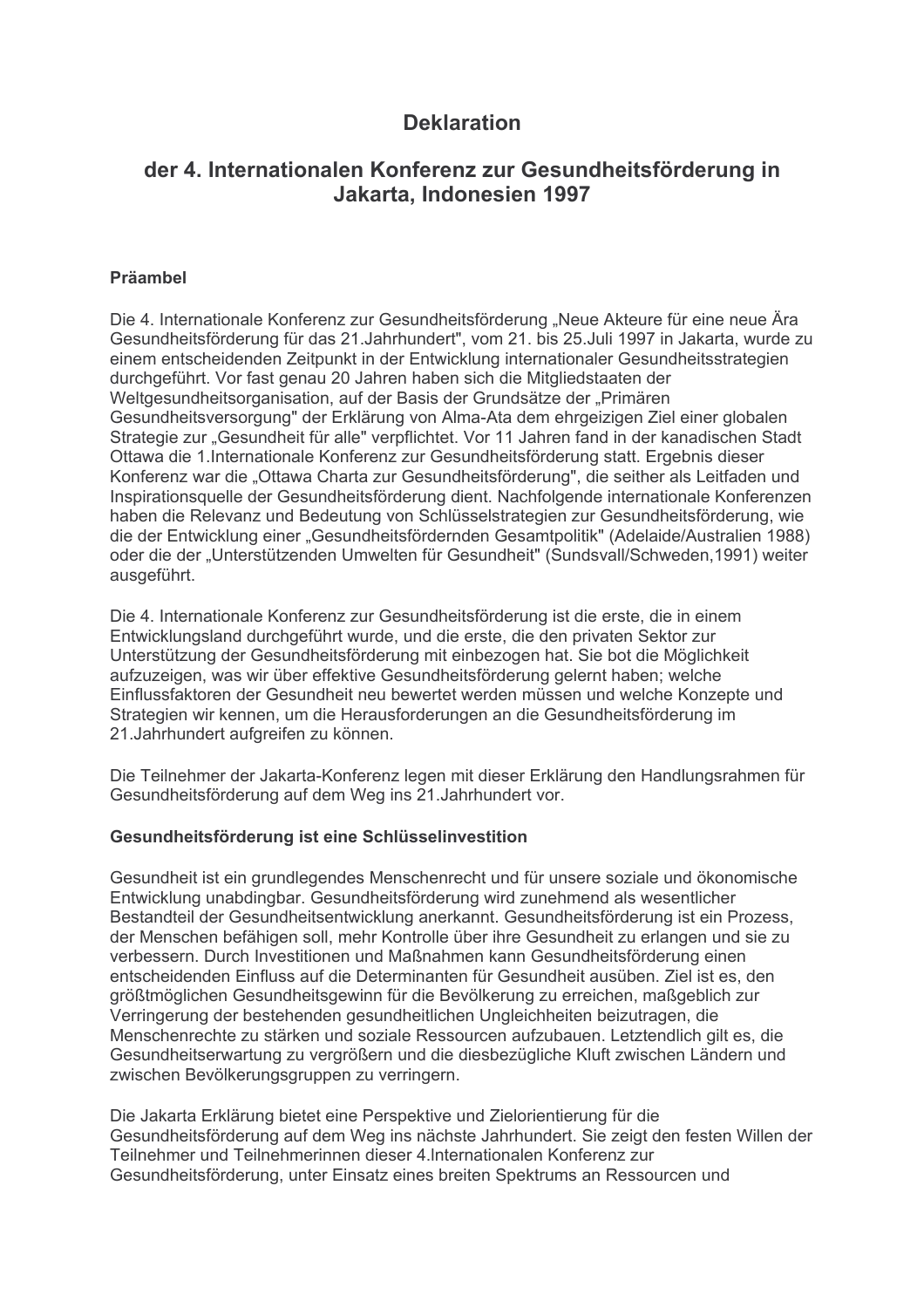Maßnahmen die Gesundheitsdeterminanten im nächsten Jahrhundert positiv zu beeinflussen

#### Determinanten für Gesundheit: neue Herausforderungen

Grundvoraussetzungen für Gesundheit sind Frieden, Unterkunft, Bildung, soziale Sicherheit, soziale Beziehungen, Nahrung, Einkommen, Handlungskompetenzen (empowerment) von Frauen, ein stabiles Ökosystem, nachhaltige Nutzung von Ressourcen, soziale Gerechtigkeit, die Achtung der Menschenrechte und die Chancengleichheit. Armut ist dabei die mit Abstand größte Bedrohung für die Gesundheit

Demographische Trends wie Verstädterung, die steigende Zahl älterer Menschen und die hohe Prävalenz chronischer Krankheiten stellen alle Länder vor neue Probleme. Weitere soziale, biologische und Verhaltensveränderungen, wie z.B. zunehmende Bewegungsarmut, Resistenz gegen Antibiotika und andere weit verbreitete Medikamente, die Zunahme des Drogenmissbrauchs sowie Gewalt im öffentlichen und privaten Raum gefährden Gesundheit und Wohlbefinden von Hunderten von Millionen Menschen.

Dringendes Handeln erfordern neue und wiederauftretende Infektionskrankheiten sowie die stärkere Beachtung psychischer Gesundheitsprobleme. Es ist entscheidend, dass Ansätze der Gesundheitsförderung entwickelt werden, die diesen veränderten Gesundheitsgefahren wirksam entgegentreten.

Transnationale Faktoren haben ebenfalls einen entscheidenden Einfluss auf die Gesundheit. Dazu gehören die Globalisierung der Wirtschaft, der Finanzmärkte und des Handels, der breite Zugang zu Medien und Informationstechnologien sowie die Umweltzerstörung als Ergebnis des verantwortungslosen Umgangs mit unseren natürlichen Ressourcen.

Diese Wandlungsprozesse formen weltweit die Wertvorstellungen. Lebensweisen und Lebensbedingungen der Menschen über die gesamte Lebensspanne. Einige dieser Prozesse können der Gesundheitsentwicklung entscheidende positive Impulse geben, wie z.B. die Entwicklung der Kommunikationstechnologien, während andere, wie z.B. der internationale Tabakhandel, vornehmlich negative Einflüsse auf die Gesundheit haben.

#### Gesundheitsförderung wirkt

Forschungsergebnisse und Fallstudien aus allen Teilen der Welt liefern überzeugende Beweise, dass Gesundheitsförderung wirksam ist. Strategien der Gesundheitsförderung können helfen, gesunde Lebensweisen zu entwickeln und die auf die Gesundheit einwirkenden sozialen, ökonomischen und Umweltfaktoren beeinflussen. Gesundheitsförderung stellt einen praktischen Ansatz dar, um größere gesundheitliche Chancengleichheit zu erreichen.

Entscheidend für den Erfolg der Gesundheitsförderung sind die fünf in der Ottawa Charta zur Gesundheitsförderung aufgezeigten Strategien:

- Entwicklung einer gesundheitsfördernden Gesamtpolitik
- Schaffung unterstützender Umwelten für Gesundheit
- Stärkung gesundheitsbezogener Gemeinschaftsaktionen
- Entwicklung persönlicher Kompetenzen im Umgang mit Gesundheit
- Neuorientierung der Gesundheitsdienste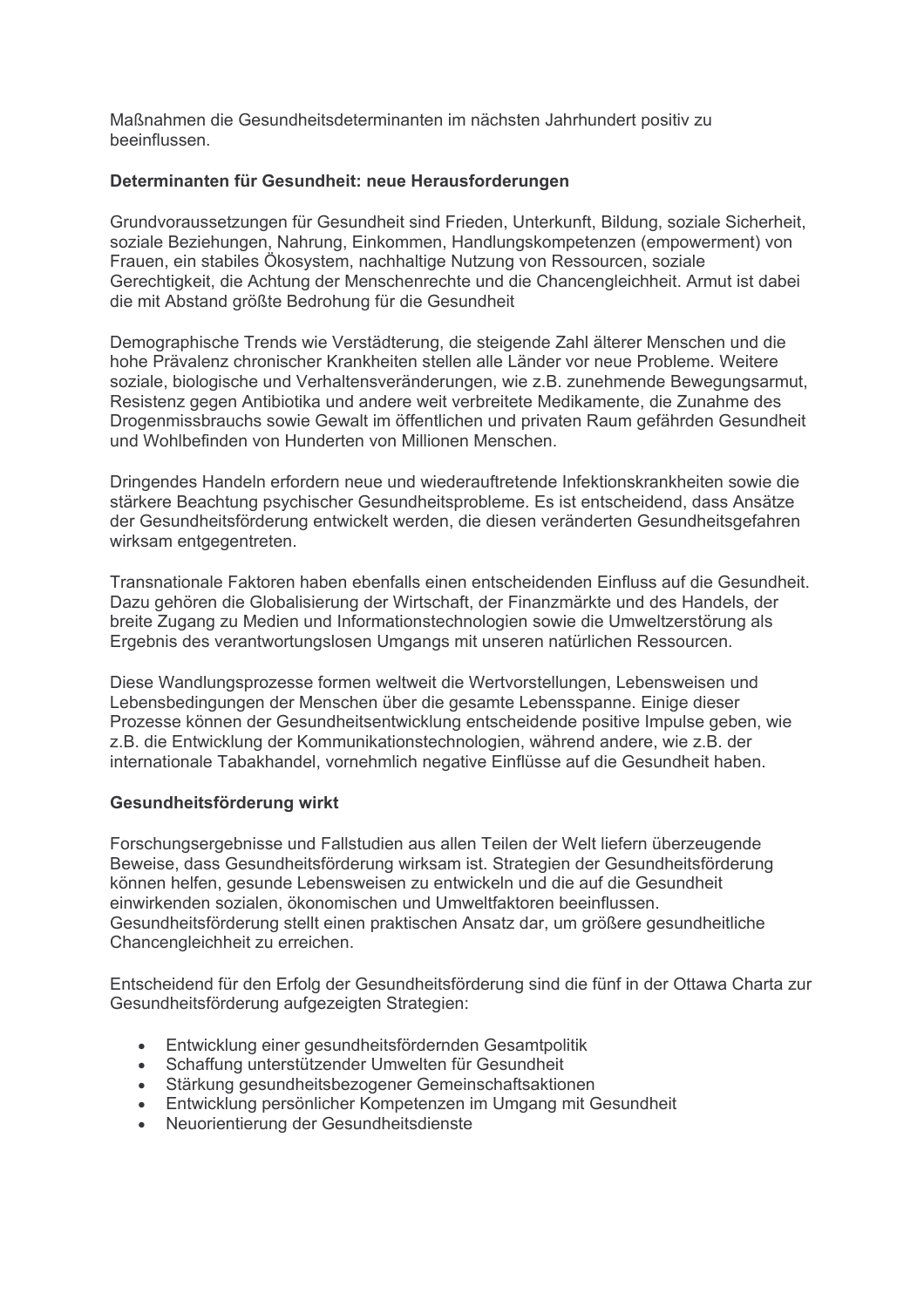Der wissenschaftliche Erkenntnisstand zeigt deutlich, dass

- umfassende Ansätze zur Gesundheitsentwicklung am wirksamsten sind, das heißt Ansätze, die auf einer Kombination der vorerwähnten fünf Strategien aufbauen, sind wirksamer als iene, die nur auf einer dieser Strategien basieren:
- insbesondere Settings (Lebensbereiche, in denen Menschen den größten Teil ihrer Zeit verbringen) gute Möglichkeiten zur praktischen Umsetzung solcher umfassenden Strategien bieten. Dazu gehören z.B. Megastädte, Inseln, Städte, Gemeinden und die damit verbundenen sozialen Gruppierungen und Settings wie Schulen, Betriebe, Märkte und Gesundheitseinrichtungen:
- $\bullet$ die Einbeziehung der Bevölkerung für eine dauerhafte Umsetzung unerlässlich ist. das heißt die Menschen müssen im Mittelpunkt gesundheitsfördernder Entscheidungsprozesse und Maßnahmen stehen, damit diese wirksam werden können:
- Gesundheitslernen diese Partizipation unterstützt, das heißt der Zugang zu Bildung und Information ist unabdingbar, um bei den Menschen und ihren sozialen Gruppen eine wirksame Beteiligung und Befähigung zur Wahrnehmung ihrer Gesundheitsinteressen zu erreichen.

Diese Strategien sind Kernelemente der Gesundheitsförderung und sind für alle Länder gleichermaßen von Bedeutung

## Neue Handlungsansätze sind erforderlich

Um den neuen Gefahren für die Gesundheit angemessen zu begegnen, bedarf es neuer Handlungsformen. Die Herausforderung der nächsten Jahre besteht darin, die in vielen Bereichen der Gesellschaft, in den sozialen Gruppierungen und in den Familien vorhandenen gesundheitsfördernden Potentiale freizusetzen.

Es ist dringend notwendig, bestehende Barrieren zwischen verschiedenen Regierungsressorts, zwischen staatlichen Einrichtungen und nichtstaatlichen Organisationen sowie zwischen dem öffentlichen und dem privaten Sektor zu überwinden. Kooperation ist unverzichtbar. Dies erfordert die Schaffung neuer gleichberechtigter Partnerschaften für Gesundheit zwischen den verschiedenen Gesellschaftsbereichen auf allen Ebenen der Politik und Verwaltung.

#### Prioritäten der Gesundheitsförderung für das 21. Jahrhundert

#### 1. Förderung sozialer Verantwortung für Gesundheit

Entscheidungsträger müssen sich zur sozialen Verantwortung für Gesundheit verpflichten. Sowohl im öffentlichen wie auch im privaten Sektor ist die Durchsetzung einer Politik und entsprechender Maßnahmen notwendig, die

- · Schädigungen der Gesundheit des Einzelnen vermeiden:
- die Umwelt schützen und eine nachhaltige Nutzung der Ressourcen sichern;
- · die Produktion von und den Handel mit gesundheitsschädigenden Gütern und Substanzen, (z.B. Tabak und Rüstungsgüter) einschränken, ebenso wie die Werbung mit gesundheitsgefährdenden Botschaften;
- sowohl Bürgerinnen und Bürger als Konsumenten als auch den einzelnen am Arbeitsplatz schützen; und
- auf gesundheitliche Chancengleichheit ausgerichtete Gesundheitsverträglichkeitsprüfungen als einen festen Bestandteil von Politikentwicklung mit einschließen.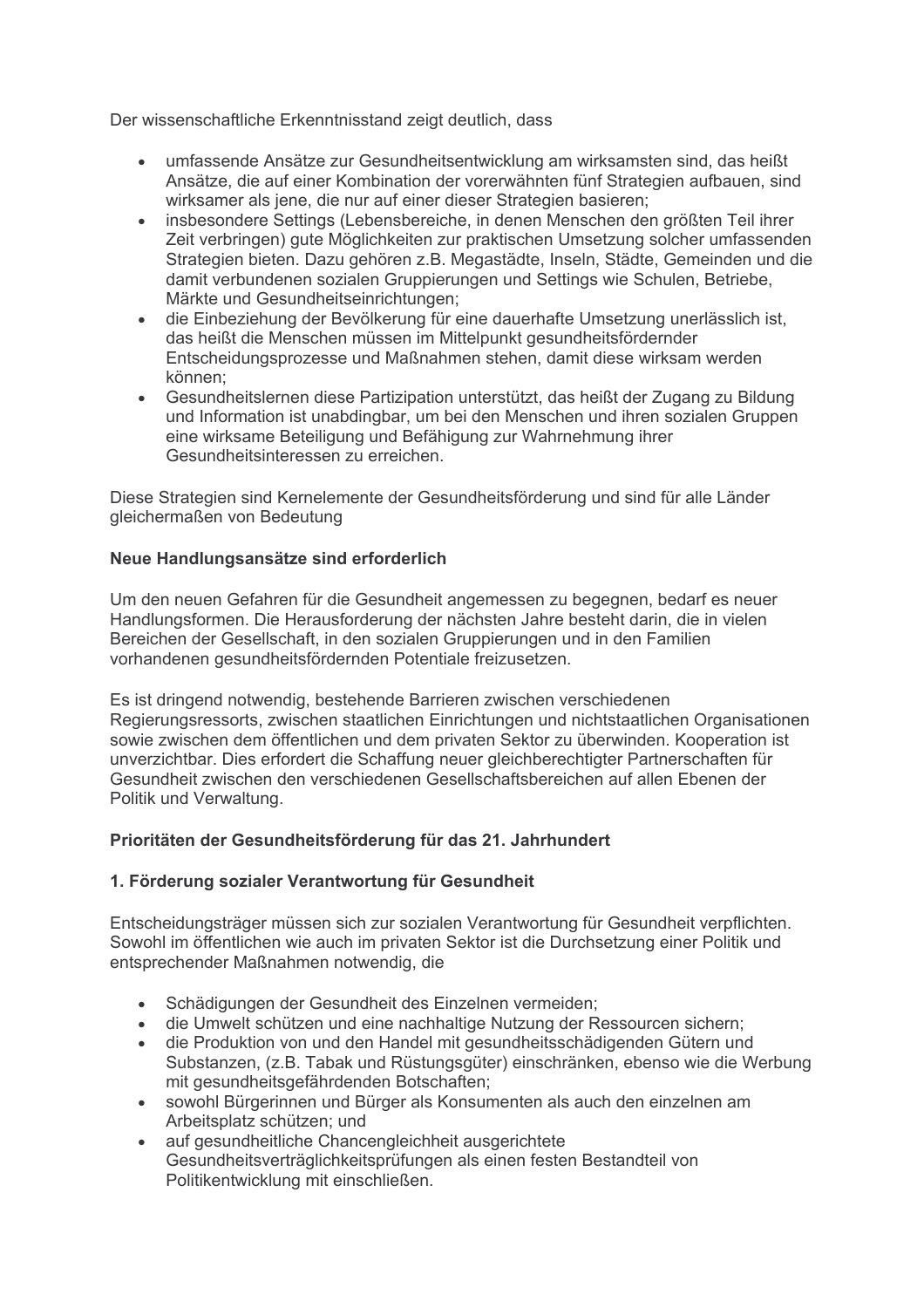### 2. Ausbau der Investitionen in die Gesundheitsentwicklung

In vielen Ländern sind die gegenwärtigen Investitionen in Gesundheit unzureichend und häufig auch nicht wirkungsvoll. Größere Investitionen für die Entwicklung der Gesundheit erfordern einen wirklichen multisektoralen Ansatz, der zum Beispiel zusätzliche Ressourcen für Bildung und Wohnen sowie für den Gesundheitsbereich umfasst. Neue Investitionen in Gesundheit und Umschichtung bisheriger Investitionen im Gesundheitsbereich, sowohl innerhalb als auch zwischen den Ländern, bergen große Potentiale für die soziale Entwicklung und Verbesserung der Gesundheit und Lebensgualität.

Investitionen in die Gesundheitsentwicklung sollten die besonderen Bedürfnisse bestimmter Gruppen wie z.B. der Frauen, Kinder und älteren Menschen. der in Armut lebenden Menschen, sowie bestimmter Minderheiten und Randgruppen der Bevölkerung berücksichtigen.

#### 3. Festigung und Ausbau von Partnerschaften für Gesundheit

Gesundheitsförderung erfordert - zwischen allen gesellschaftlichen Bereichen und auf allen Ebenen der Politik und Verwaltung - Partnerschaften für die gesundheitliche und soziale Entwicklung. Bestehende Partnerschaften müssen gestärkt und Möglichkeiten für neue Partnerschaften sondiert werden

Durch den Austausch von Wissen, Fähigkeiten, Fertigkeiten und Ressourcen nutzen Partnerschaften allen Beteiligten. Jede Partnerschaft muss transparent und zur gegenseitigen Rechenschaft verpflichtet sein und sich auf einvernehmlichen ethischen Grundsätzen, gegenseitigem Verständnis und Respekt gründen. Entsprechende Richtlinien der WHO müssen eingehalten werden.

#### 4. Stärkung der gesundheitsfördernden Potentiale von Gemeinschaften und der Handlungskompetenz des Einzelnen

Gesundheitsförderung wird von den Menschen selbst und mit ihnen verwirklicht und kann nicht verordnet werden. Gesundheitsförderung verbessert sowohl die Handlungskompetenzen des Einzelnen im Umgang mit seiner Gesundheit als auch die Potenziale von Gruppen. Organisationen oder Gemeinschaften. Einfluss auf die Determinanten für Gesundheit zu nehmen.

Die Stärkung der gesundheitsfördernden Handlungskompetenzen von Gemeinschaften erfordert praktische Aus-und Weiterbildung, Vermittlung von Führungsqualitäten und Zugang zu Ressourcen. Die Stärkung der Handlungskompetenzen des Einzelnen erfordert die beständige und verlässliche Beteiligung an gesundheitsrelevanten Entscheidungsprozessen, sowie die Vermittlung der notwendigen Fähigkeiten, Fertigkeiten und des Wissens, auf diese Entscheidungsprozesse auch entsprechenden Einfluss nehmen zu können.

Sowohl die traditionellen Formen der Kommunikation als auch die neuen Informationsmedien unterstützen diesen Prozess. Die vorhandenen sozialen, kulturellen und spirituellen Ressourcen müssen auf innovative Weise für die Gesundheitsförderung genutzt werden.

#### 5. Sicherstellung einer Infrastruktur für die Gesundheitsförderung

Zur Sicherstellung einer Infrastruktur für die Gesundheitsförderung müssen neue Formen ihrer Finanzierung auf lokaler, nationaler und globaler Ebene gefunden werden. Es sollten Anreize zur Beeinflussung der Handlungen von Regierungen, nichtstaatlichen Organisationen, Bildungseinrichtungen und des Privatsektors geschaffen werden, um die Mobilisierung von Ressourcen für die Gesundheitsförderung zu maximieren.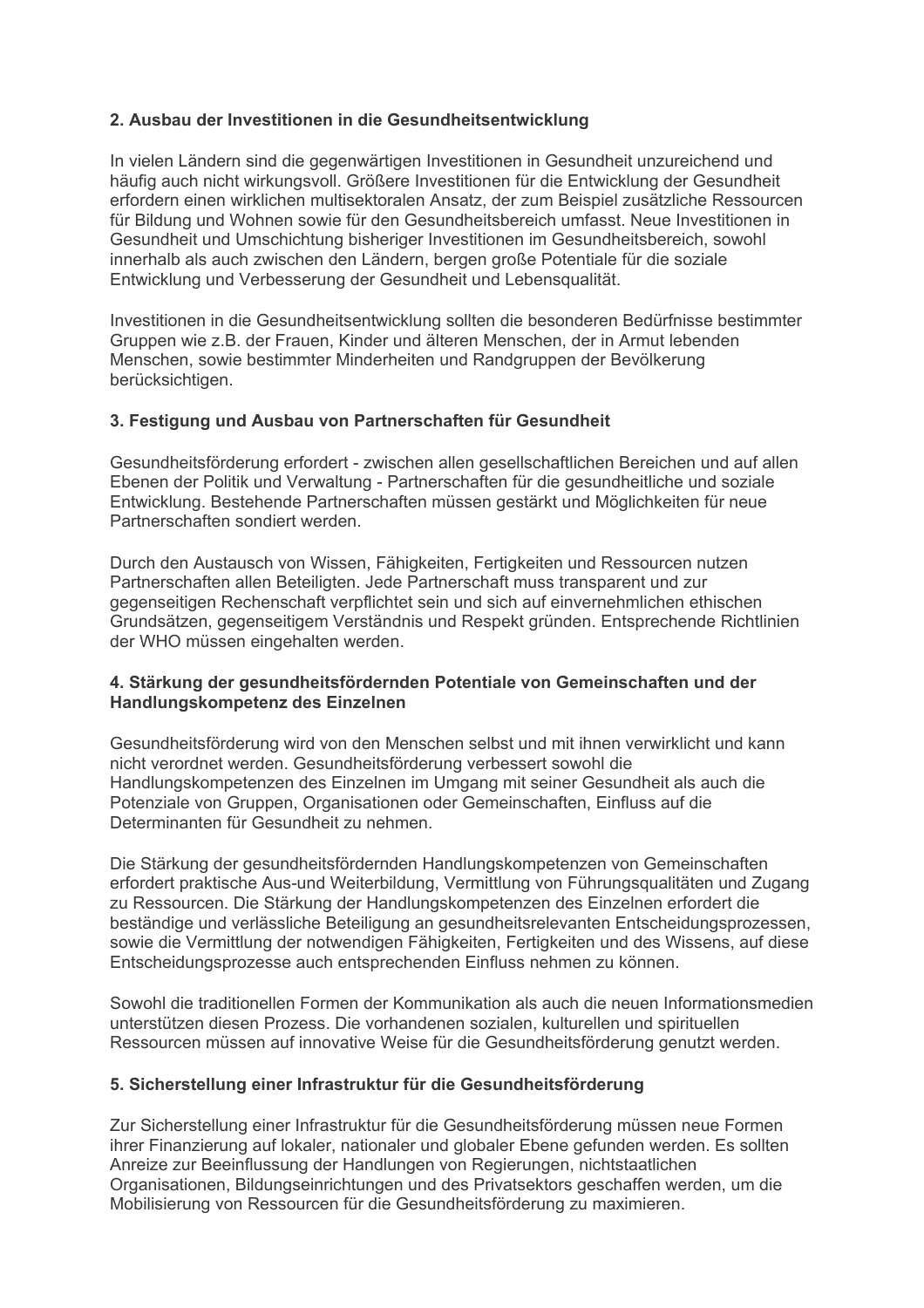Die organisatorische Basis für die notwendige gesundheitsfördernde Infrastruktur bilden die vielfältigen "Settings für Gesundheit" (Städte, Schulen, Betriebe, Krankenhäuser, etc.). Die neuen gesundheitlichen Herausforderungen erfordern den Aufbau neuer Netzwerke, um intersektorale Zusammenarbeit zu fördern. Solche Netzwerke, innerhalb eines Landes oder zwischen Ländern, sollten sich gegenseitig unterstützen und den Erfahrungsaustausch darüber erleichtern, in welchen Settings sich welche Strategien als am wirksamsten erweisen

Zur Unterstützung gesundheitsfördernder Aktivitäten muss die Entwicklung der dafür notwendigen Führungsqualitäten in Ausbildung und Praxis gefördert werden. Die Dokumentierung der Erfahrungen durch Forschung und Projektberichte soll ausgebaut werden, um die Planung. Umsetzung und Evaluation in der Gesundheitsförderung weiter zu verbessern

Alle Länder sollten die zur Unterstützung der Gesundheitsförderung angemessenen Rahmenbedingungen in den Bereichen Politik, Recht und Verwaltung, Bildung, Soziales und Wirtschaft entwickeln.

#### **Aufruf zum Handeln**

Die Teilnehmerinnen und Teilnehmer dieser Konferenz haben sich verpflichtet, die Kernaussagen der Jakarta-Erklärung den verantwortlichen Regierungsstellen in ihren Ländern, ihren eigenen Organisationen und sozialen Gruppierungen zu vermitteln, die in der Erklärung vorgeschlagenen Maßnahmen in die Praxis umzusetzen und über die Ergebnisse auf der 5. Internationalen Konferenz zur Gesundheitsförderung zu berichten.

Um die globale Entwicklung der Gesundheitsförderung weiter zu beschleunigen, befürworten die Teilnehmerinnen und Teilnehmer der Konferenz die Bildung eines weltweiten Bündnisses zur Gesundheitsförderung. Ziel dieses Bündnisses ist es, die in dieser Erklärung dargelegten Handlungsprioritäten der Gesundheitsförderung weiter voranzubringen.

Zu den vorrangigen Zielen dieses Bündnisses gehören,

- · das Bewusstsein über die sich verändernden Determinanten für Gesundheit zu stärken:
- · die Zusammenarbeit und Entwicklung von Netzwerken für die Gesundheitsentwicklung zu unterstützen:
- · Ressourcen für die Gesundheitsförderung zu mobilisieren;
- · Wissen über die effizientesten Maßnahmen zusammenzutragen;
- · gemeinsames Lernen zu ermöglichen;
- gemeinschaftliches Handeln zu fördern und
- Transparenz und öffentliche Rechenschaftspflicht in der Gesundheitsförderung zu  $\blacksquare$ stärken

Die Regierungen der Länder werden aufgefordert, die Initiative zur Stärkung und finanziellen Förderung von Netzwerken der Gesundheitsförderung innerhalb und zwischen ihren Ländern zu ergreifen.

Die Teilnehmerinnen und Teilnehmer der Jakarta-Konferenz fordern die WHO auf, beim Aufbau solch eines weltweiten Bündnisses für Gesundheitsförderung die Führung zu übernehmen und ihre Mitgliedstaaten zu befähigen, die Ergebnisse dieser Konferenz umzusetzen. Ein wesentlicher Teil der Rolle der WHO besteht darin. Regierungen, nichtstaatliche Organisationen (NGOs), Entwicklungsbanken, Organisationen der Vereinten Nationen, interregionale und bilaterale Organisationen, Gewerkschaften und Kooperativen